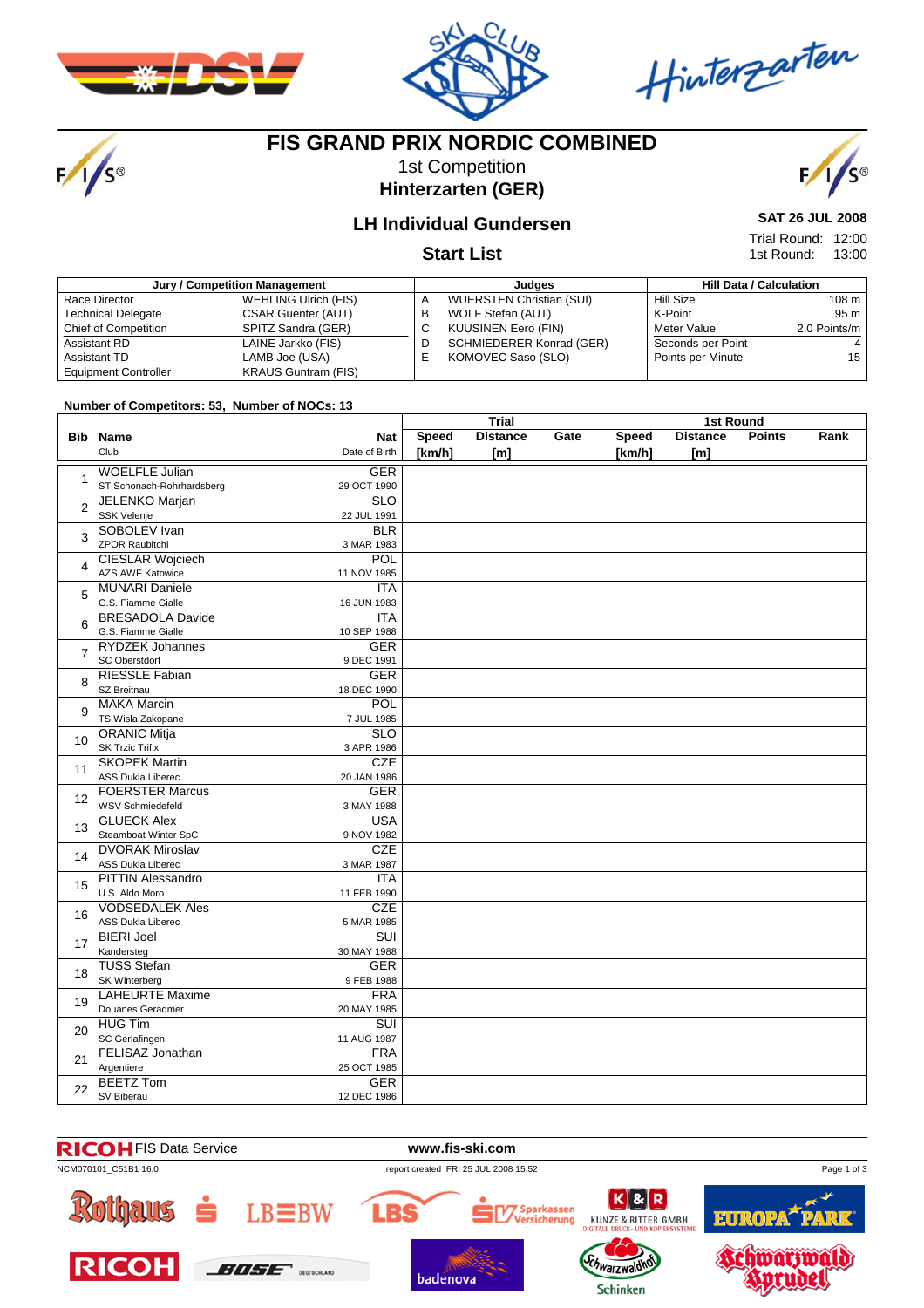



Hinterzarten

# $F/1/s$

# **FIS GRAND PRIX NORDIC COMBINED**

1st Competition **Hinterzarten (GER)**



## **LH Individual Gundersen**

#### **Start List**

**SAT 26 JUL 2008**

Trial Round: 12:00 13:00 1st Round:

|    |                           |                             | <b>Trial</b>           |                        | 1st Round |                        |                        |               |      |
|----|---------------------------|-----------------------------|------------------------|------------------------|-----------|------------------------|------------------------|---------------|------|
|    | <b>Bib Name</b><br>Club   | <b>Nat</b><br>Date of Birth | <b>Speed</b><br>[km/h] | <b>Distance</b><br>[m] | Gate      | <b>Speed</b><br>[km/h] | <b>Distance</b><br>[m] | <b>Points</b> | Rank |
|    | <b>SCHLOTT Mark</b>       | <b>GER</b>                  |                        |                        |           |                        |                        |               |      |
| 23 | SC Motor Zella-Mehlis     | 25 MAY 1985                 |                        |                        |           |                        |                        |               |      |
|    | <b>CAMEROTA Eric</b>      | <b>USA</b>                  |                        |                        |           |                        |                        |               |      |
| 24 | <b>NSF Park City</b>      | 9 JAN 1985                  |                        |                        |           |                        |                        |               |      |
|    | <b>LACROIX Sebastien</b>  | <b>FRA</b>                  |                        |                        |           |                        |                        |               |      |
| 25 | SC Bois D'Amont           | 20 APR 1983                 |                        |                        |           |                        |                        |               |      |
|    | <b>BRAUD Francois</b>     | <b>FRA</b>                  |                        |                        |           |                        |                        |               |      |
| 26 | <b>SC Chamonix</b>        | 27 JUL 1986                 |                        |                        |           |                        |                        |               |      |
|    | <b>HEER Ronny</b>         | $\overline{\text{SUI}}$     |                        |                        |           |                        |                        |               |      |
| 27 | <b>SC Horw</b>            | 9 JAN 1981                  |                        |                        |           |                        |                        |               |      |
|    | <b>BEETZ Christian</b>    | <b>GER</b>                  |                        |                        |           |                        |                        |               |      |
| 28 | SV Biberau                | 23 JAN 1984                 |                        |                        |           |                        |                        |               |      |
|    | <b>KOKSLIEN Mikko</b>     | <b>NOR</b>                  |                        |                        |           |                        |                        |               |      |
| 29 | Soere Al IL               | 10 MAR 1985                 |                        |                        |           |                        |                        |               |      |
|    | <b>HURSCHLER Seppi</b>    | SUI                         |                        |                        |           |                        |                        |               |      |
| 30 | SC Bannalp                | 23 JUN 1983                 |                        |                        |           |                        |                        |               |      |
|    | <b>KLAPFER Lukas</b>      | <b>AUT</b>                  |                        |                        |           |                        |                        |               |      |
| 31 | <b>WSV Eisenerz</b>       | 25 DEC 1985                 |                        |                        |           |                        |                        |               |      |
|    | <b>MENZ Matthias</b>      | <b>GER</b>                  |                        |                        |           |                        |                        |               |      |
| 32 | SC Steinbach-Hallenberg   | 14 SEP 1981                 |                        |                        |           |                        |                        |               |      |
|    | <b>SLAVIK Tomas</b>       | <b>CZE</b>                  |                        |                        |           |                        |                        |               |      |
| 33 | ASS Dukla Liberec         | 29 APR 1981                 |                        |                        |           |                        |                        |               |      |
|    | <b>HETTICH Georg</b>      | <b>GER</b>                  |                        |                        |           |                        |                        |               |      |
| 34 | ST Schonach-Rohrhardsberg | 12 OCT 1978                 |                        |                        |           |                        |                        |               |      |
|    | <b>RYYNAENEN Janne</b>    | FIN                         |                        |                        |           |                        |                        |               |      |
| 35 | Ounasvaaran Hiihtoseura   | 1 JAN 1988                  |                        |                        |           |                        |                        |               |      |
|    | <b>RAINER Alfred</b>      | <b>AUT</b>                  |                        |                        |           |                        |                        |               |      |
| 36 | SC Saalfelden             | 28 SEP 1987                 |                        |                        |           |                        |                        |               |      |
|    | <b>SCHMID Jan</b>         | <b>NOR</b>                  |                        |                        |           |                        |                        |               |      |
| 37 | Sjetne IL                 | 24 NOV 1983                 |                        |                        |           |                        |                        |               |      |
|    | <b>TAKAHASHI Daito</b>    | <b>JPN</b>                  |                        |                        |           |                        |                        |               |      |
| 38 | Team Tsuchiya Home        | 16 DEC 1980                 |                        |                        |           |                        |                        |               |      |
|    | SPILLANE Johnny           | <b>USA</b>                  |                        |                        |           |                        |                        |               |      |
| 39 | Steamboat Winter SpC      | 24 NOV 1980                 |                        |                        |           |                        |                        |               |      |
|    | <b>ZAUNER David</b>       | <b>AUT</b>                  |                        |                        |           |                        |                        |               |      |
| 40 | <b>WSV Eisenerz</b>       | 9 APR 1985                  |                        |                        |           |                        |                        |               |      |
|    | <b>DENIFL Wilhelm</b>     | <b>AUT</b>                  |                        |                        |           |                        |                        |               |      |
| 41 | SV Innsbruck - Bergisel   | 10 NOV 1980                 |                        |                        |           |                        |                        |               |      |
|    | <b>HASENEY Sebastian</b>  | <b>GER</b>                  |                        |                        |           |                        |                        |               |      |
| 42 | SC Motor Zella-Mehlis     | 27 AUG 1978                 |                        |                        |           |                        |                        |               |      |
|    | <b>STECHER Mario</b>      | <b>AUT</b>                  |                        |                        |           |                        |                        |               |      |
| 43 | <b>WSV Eisenerz</b>       | 17 JUL 1977                 |                        |                        |           |                        |                        |               |      |
|    | <b>KOBAYASHI Norihito</b> | <b>JPN</b>                  |                        |                        |           |                        |                        |               |      |
| 44 | Tokyo Biso                | 4 MAY 1982                  |                        |                        |           |                        |                        |               |      |
|    | <b>KOIVURANTA Anssi</b>   | FIN                         |                        |                        |           |                        |                        |               |      |
| 45 | Kuusamon Erae-Veikot      | 3 JUL 1988                  |                        |                        |           |                        |                        |               |      |
|    | <b>KREINER David</b>      | <b>AUT</b>                  |                        |                        |           |                        |                        |               |      |
| 46 | <b>SC Kitzbuehel</b>      | 8 MAR 1981                  |                        |                        |           |                        |                        |               |      |
|    | MOAN Magnus-H.            | <b>NOR</b>                  |                        |                        |           |                        |                        |               |      |
| 47 | Byaasen IL                | 26 AUG 1983                 |                        |                        |           |                        |                        |               |      |
|    | <b>FRENZEL Eric</b>       | GER                         |                        |                        |           |                        |                        |               |      |
| 48 | WSC Oberwiesenthal        | 21 NOV 1988                 |                        |                        |           |                        |                        |               |      |
|    | <b>BIELER Christoph</b>   | <b>AUT</b>                  |                        |                        |           |                        |                        |               |      |
| 49 | HSV Absam - Bergisel      | 28 OCT 1977                 |                        |                        |           |                        |                        |               |      |
|    |                           |                             |                        |                        |           |                        |                        |               |      |





badenova

**LBS** 





**RICOH** 



 $BUSE$ 





**Schinken**